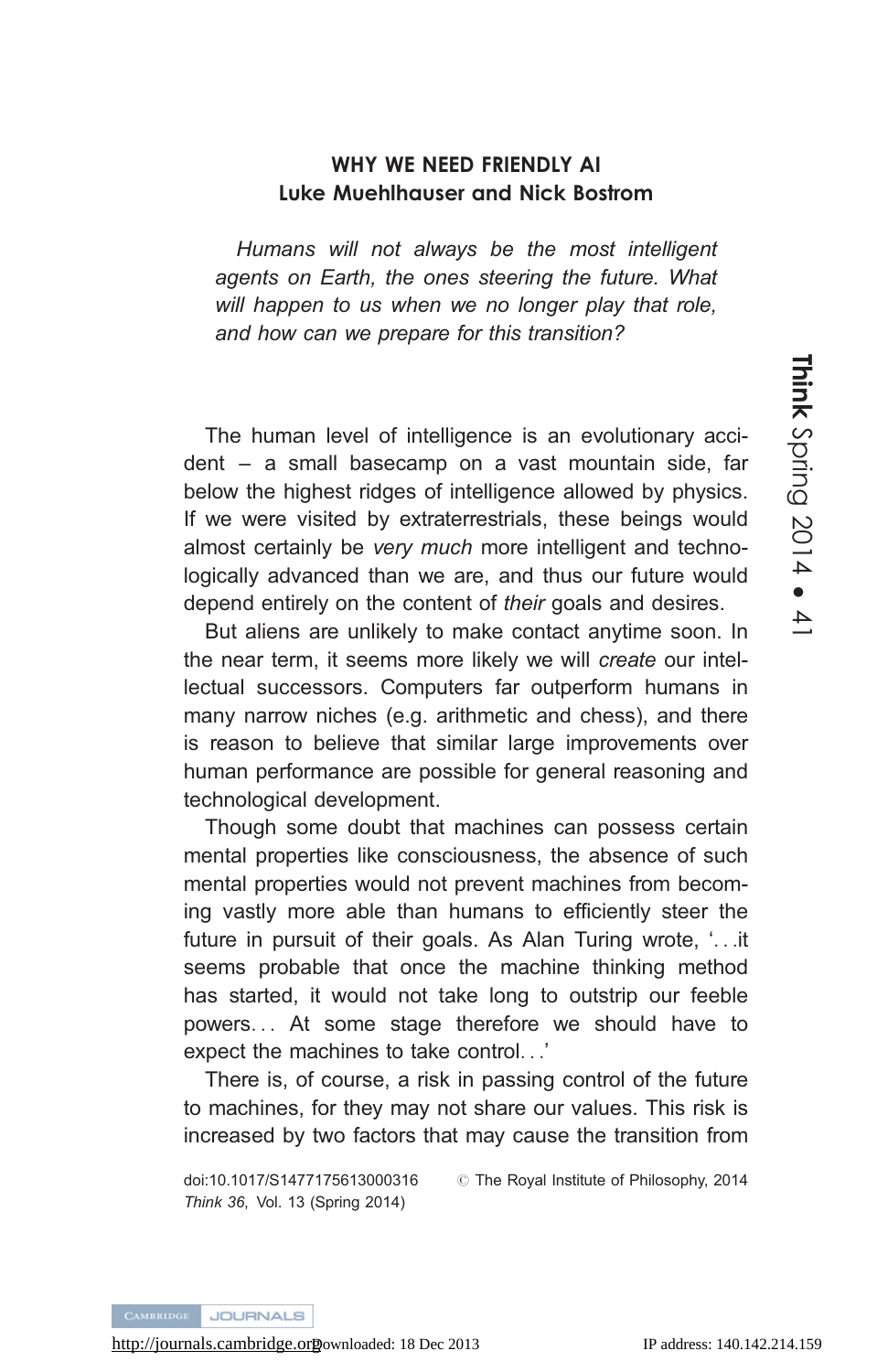human control to machine control to be quite sudden and rapid: the possibilities of computing overhang and recursive self-improvement.

What is computing overhang? Suppose that computing power continues to double according to Moore's law, but figuring out the algorithms for human-like general intelligence proves to be fiendishly difficult. When the software for general intelligence is finally realized, there could exist a 'computing overhang': tremendous amounts of cheap computing power available to run human-level artificial intelligences (AIs). AIs could be copied across the hardware base, causing the AI population to quickly surpass the human population. These digital minds might run thousands or millions of times faster than human minds. AIs might have further advantages, such as superior communication speed, transparency and self-editability, goal coordination, and improved rationality.

And what is recursive self-improvement? We can predict that advanced AIs will have instrumental goals to preserve themselves, acquire resources, and self-improve, because those goals are useful intermediaries to the achievement of almost any set of final goals. Thus, when we build an AI that is as skilled as we are at the task of designing AI systems, we may thereby initiate a rapid, AI-motivated cascade of selfimprovement cycles. Now when the AI improves itself, it improves the intelligence that does the improving, quickly leaving the human level of intelligence far behind.

A superintelligent AI might thus quickly become superior to humanity in harvesting resources, manufacturing, scientific discovery, social aptitude, and strategic action, among other abilities. We might not be in a position to negotiate with it or its descendants, just as chimpanzees are not in a position to negotiate with humans.

At the same time, the convergent instrumental goal of acquiring resources poses a threat to humanity, for it means that a superintelligent machine with almost any final goal (say, of solving the Riemann hypothesis) would want to take the resources we depend on for its own use. Such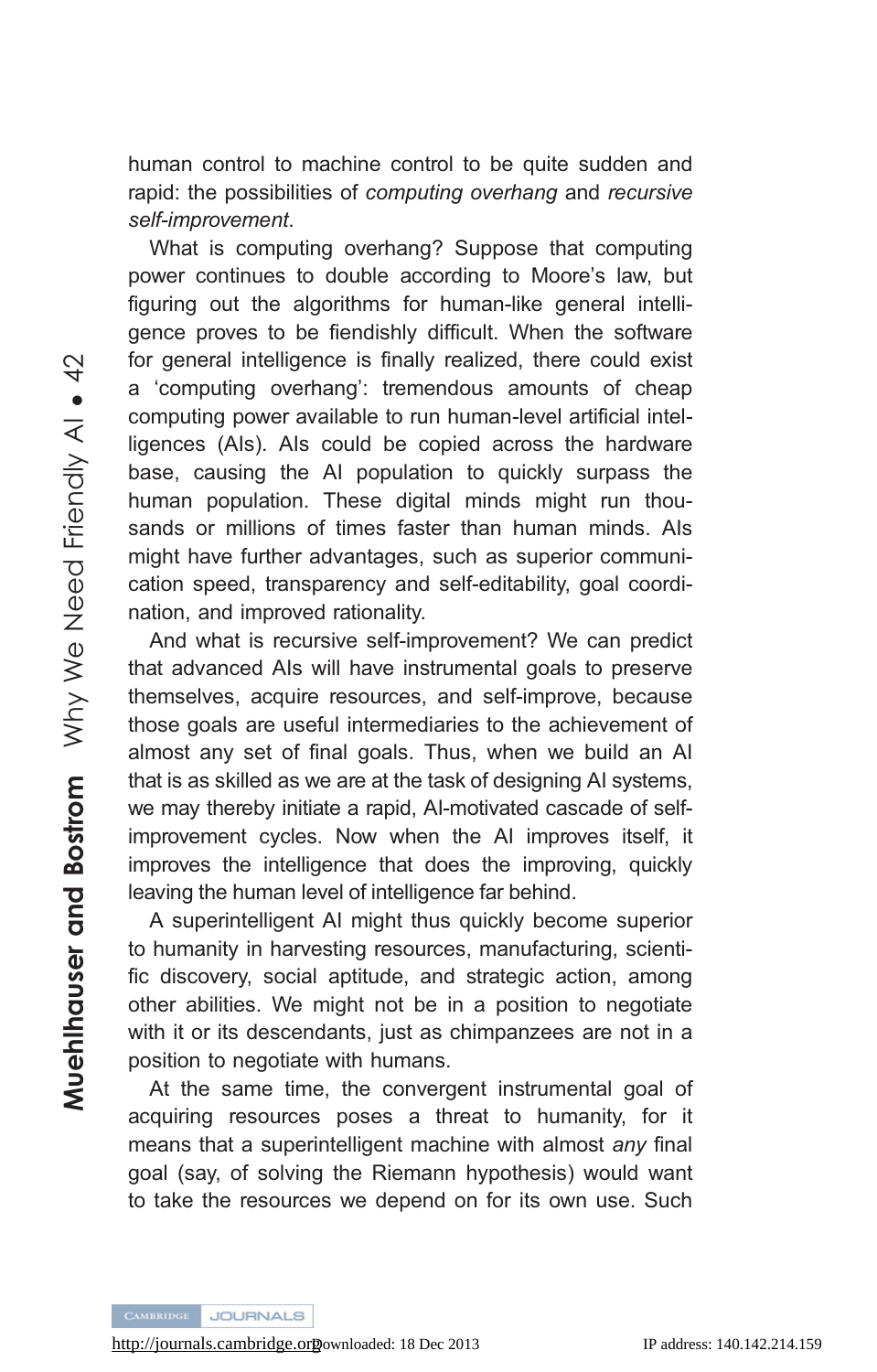an AI 'does not love you, nor does it hate you, but you are made of atoms it can use for something else'.<sup>[1](#page-6-0)</sup> Moreover, the AI would correctly recognize that humans do not want their resources used for the AI's purposes, and that humans therefore pose a threat to the fulfillment of its goals – a threat to be mitigated however possible.

But because we will create our own successors, we may have the ability to influence their goals and make them friendly to our concerns. The problem of encoding human (or at least *humane*) values into an AI's utility function is a challenging one, but it may be possible. If we can build such a 'Friendly AI,' we may not only avert catastrophe, but also use the powers of machine superintelligence to do enormous good.

Many scientific naturalists accept that machines can be far more intelligent and powerful than humans, and that this could pose a danger for the things we value. Still, they may have objections to the line of thought we have developed so far. Philosopher David Chalmers has responded to many of these objections; $2$  we will respond to only a few of them here.

First: why not just keep potentially dangerous AIs safely confined, e.g. without access to the internet? This may sound promising, but there are many complications.<sup>[3](#page-6-0)</sup> In general, such solutions would pit human intelligence against superhuman intelligence, and we shouldn't be confident the former would prevail. Moreover, such methods may only delay AI risk without preventing it. If one AI development team has built a human-level or superintelligent AI and successfully confined it, then other AI development teams are probably not far behind them, and these other teams may not be as cautious. Governments will recognize that human-level AI is a powerful tool, and the race to be the first nation with such a great advantage may incentivize development speed over development safety. (Confinement measures may, however, be useful as an extra precaution during the development phase of safe AI.)

**JOURNALS**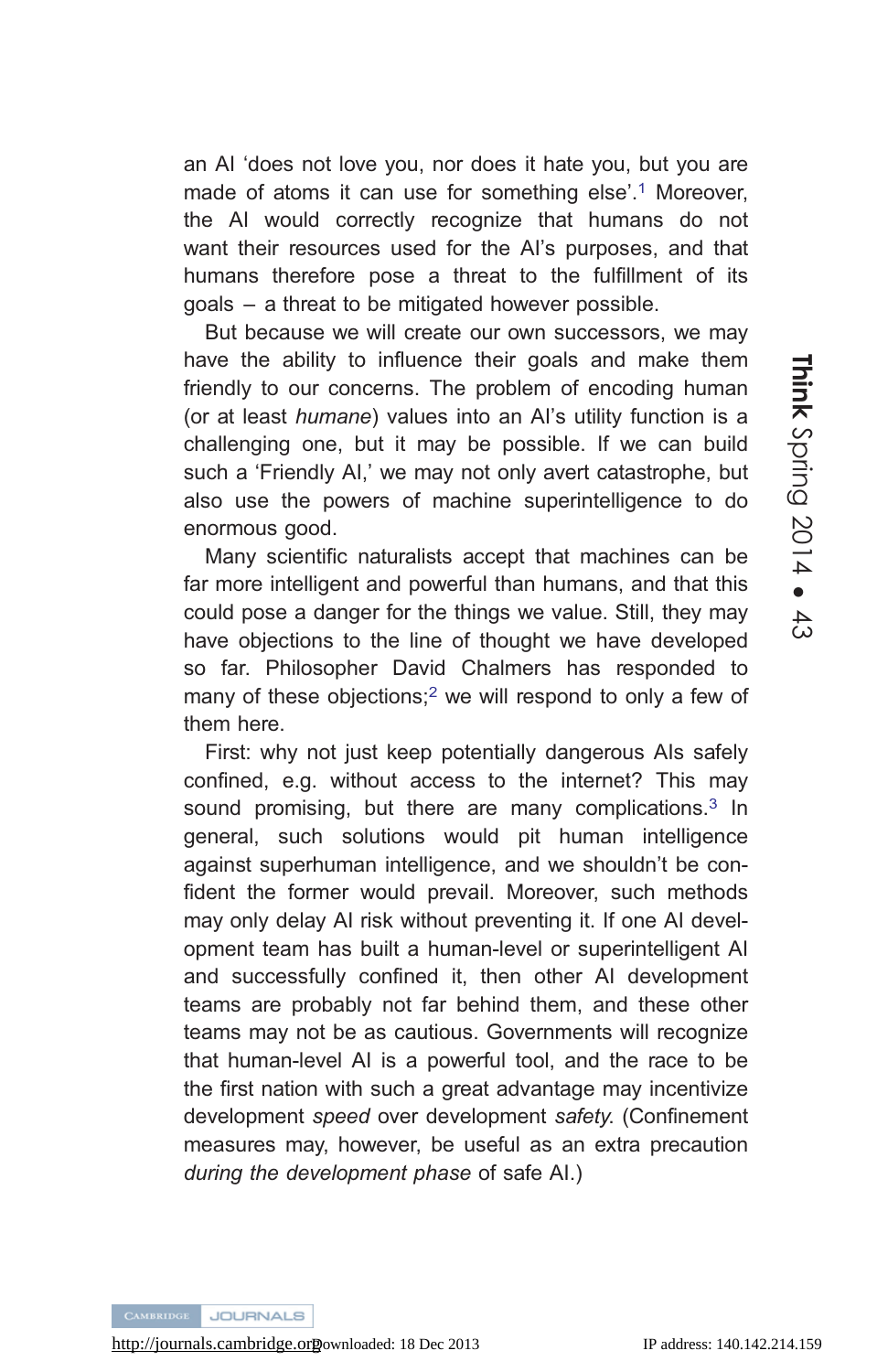Second: some have suggested that advanced AIs' greater intelligence will cause them to be more moral than we are; in that case, who are we to protest when they do not respect our primitive values? That would be downright *immoral!* 

Intelligent search for instrumentally optimal plans, however, can be performed in the service of any goal. Intelligence and motivation are in this sense logically orthogonal axes along which possible artificial intellects can vary freely. The imputed connection between intelligence and morality is therefore sheer anthropomorphism. (It is an anthropomorphism that does not even hold true for humans: it is easy to find humans who are quite intelligent but immoral, or who are unintelligent but thoroughly decent.)

Economist Robin Hanson suggests that inter-generational conflicts analogous to the ones that could arise between humans and machines are common. Generations old and new compete for resources, and the older generation often wants to control the values of the younger generation. The values of the younger generation end up dominating as the older generation passes away. Must we be so selfish as to insist that the values of Homo sapiens dominate the solar system forever?

Along a similar line, the roboticist Hans Moravec once suggested that while we should expect that future robotic corporations will eventually overrun humanity and expropriate our resources, we should think of these robotic descendants as our 'mind children.' Framed in this way, Moravec thought, the prospect might seem more attractive.

It must be said that a scenario in which the children kill and cannibalize their parents is not everyone's idea of a happy family dynamic. But even if we were willing to sacrifice ourselves (and our fellow human beings?) for the sake of some 'greater good,' we would still have to put in hard work to ensure that the result would be something more worthwhile than masses of computer hardware used only to evaluate the Riemann hypothesis (or to calculate the decimals of pi, or to manufacture as many paperclips as possible, or some other arbitrary goal that might be easier to specify than what humans value).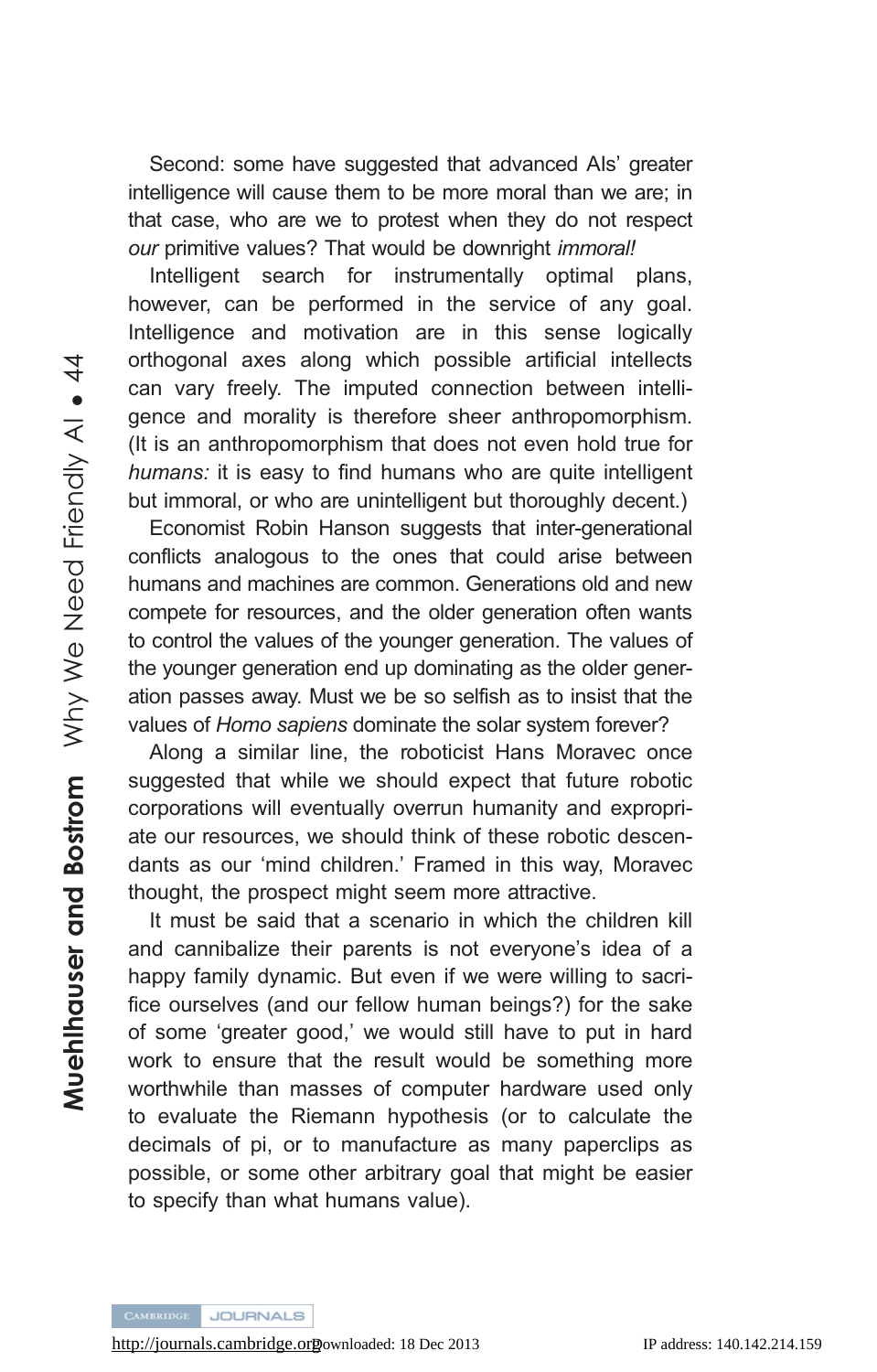There is, however, one good reason not to insist that superhuman machines be made to share all our current values. Suppose that the ancient Greeks had been the ones to face the transition from human to machine control, and they coded their own values as the machines' final goal. From our perspective, this would have resulted in tragedy, for we tend to believe we have seen moral progress since the Ancient Greeks (e.g. the prohibition of slavery). But presumably we are still far from perfection. We therefore need to allow for continued moral progress.

One proposed solution is to give machines an algorithm for figuring out what our values would be if we knew more, were wiser, were more the people we wished to be, and so on. Philosophers have wrestled with this approach to the theory of values for decades, and it may be a productive solution for machine ethics.

Third: others object that we are too far from the transition from human to machine control to work on the problem now. But we must remember that economic incentives favor development speed over development safety. Moreover, our scientific curiosity can sometimes overwhelm other considerations such as safety. To quote J. Robert Oppenheimer, the physicist who headed the Manhattan Project: 'When you see something that is technically sweet, you go ahead and do it and you argue about what to do about it only after you have had your technical success. That is the way it was with the atomic bomb.'[4](#page-6-0)

Still, one might ask: What can we do about the problem of AI risk when we know so little about the design of future AIs? For a start, we can do the kind of work currently performed by the two research institutes currently working most directly on this difficult problem: the Machine Intelligence Research Institute in Berkeley and the Future of Humanity Institute at Oxford University. This includes:

1. Strategic research. Which types of technological development are risk-increasing or riskdecreasing, and how can we encourage

**JOURNALS**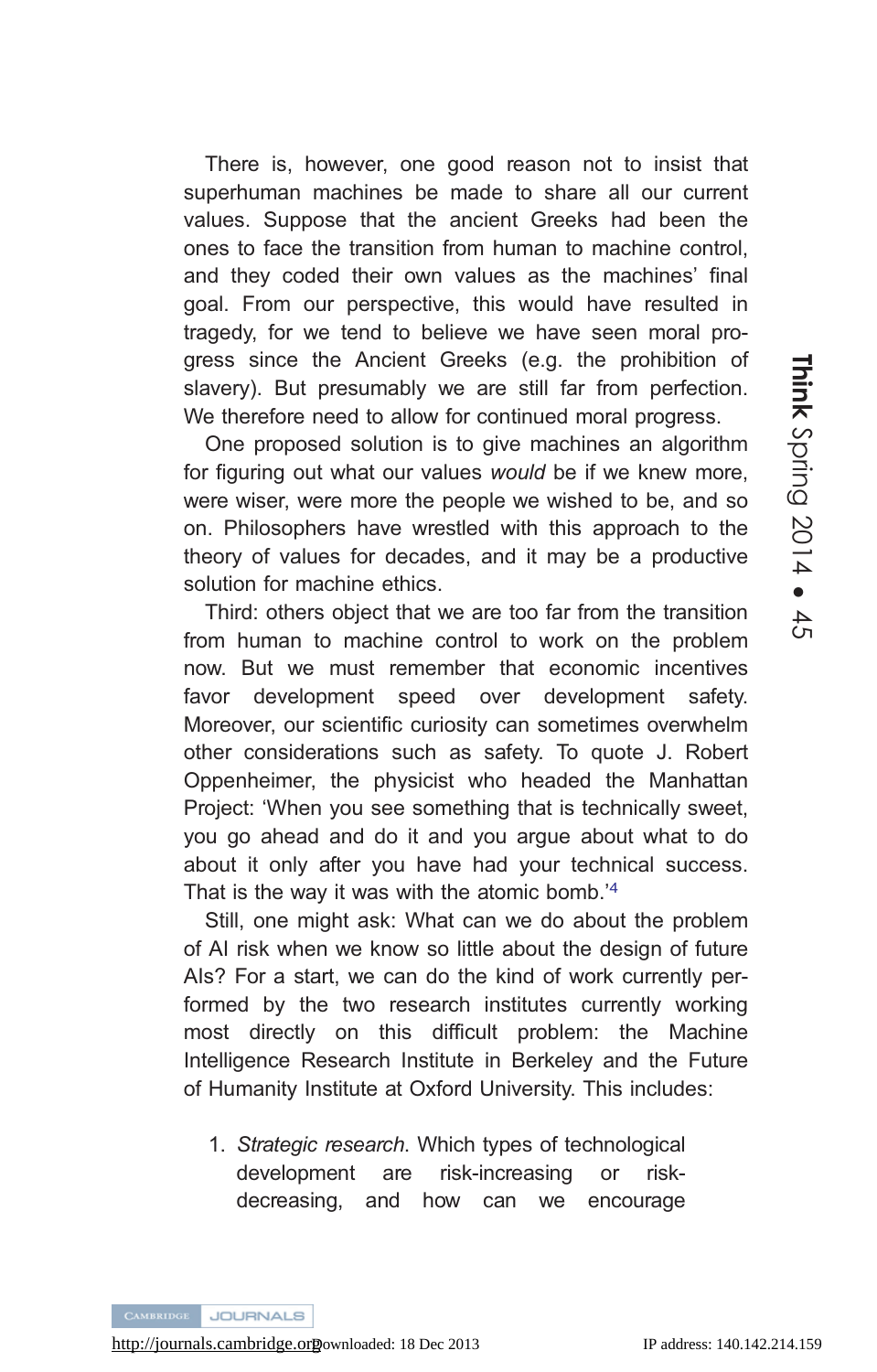governments and corporations to shift funding from the former to the latter? What is the expected value of certain kinds of research, or of certain kinds of engagement with governments and the public? What can we do to reduce the risk of an AI arms race? How does AI risk compare to risks from nuclear weapons, biotechnology, near earth objects, etc.? Can economic models predict anything about the impact of AI technologies? Can we develop technological forecasting methods capable of giving advance warning of the invention of AI?

- 2. Technical research. Can we develop safe confinement methods for powerful AIs? How can an agent with a desirable-to-humans utility function maintain its desirable goals during updates to the ontology over which it has preferences? How can we extract a coherent utility function from inconsistent human behavior, and use it to inform an AI's own utility function? Can we develop an advanced AI that will answer questions but not manifest the dangerous capacities of a superintelligent agent?
- 3. Raising awareness. Outreach to researchers, philanthropists, and the public can attract more monetary and human capital with which to attack the problem.

The quest for AI has come a long way. Computer scientists and other researchers must begin to take the implications of AI more seriously.

Luke Muehlhauser is Executive Director of the Machine Intelligence Research Institute. Nick Bostrom is Director of the Future of Humanity Institute at the University of Oxford. [luke@intelligence.org](mailto:luke@intelligence.org)